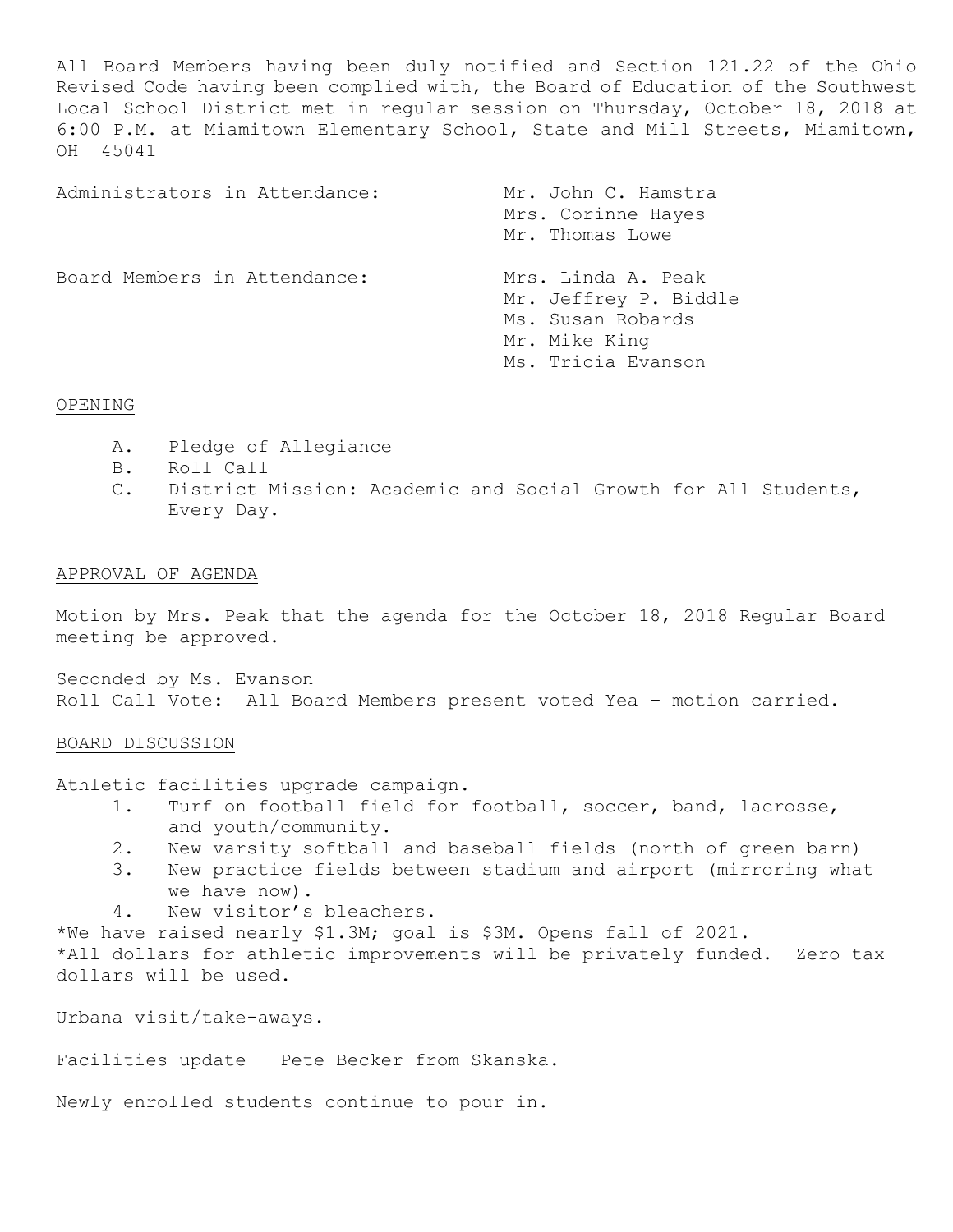Page 2 Board Minutes 10/18/2018

## APPROVAL OF MINUTES

Motion by Mr. King that the minutes of the September 20, 2018 Regular Board meeting be approved.

Seconded by Mrs. Peak Roll Call Vote: All Board Members present voted Yea – motion carried.

STUDENT RECOGNITION Owen Kathman, Rylee Dearwester, Camren O'Casek

## COMMUNICATIONS

## GENERAL PUBLIC – Agenda Items Only

## CURRICULUM

- 1. Business Advisory Council Update
- 2. School Calendars (Informational)

# SUPERINTENDENT'S REPORT

1. Personnel

Motion by Ms. Evanson that the following personnel items be approved:

- a. 2018-2019 Resignations Eric Hotopp – HS Asst. Wrestling Jennifer Davis – Part-Time RTI Aide – eff. 10/12/18 Alexandria Couch – JS Dramatics Advisor
- b. 2018-2019 Supplemental Contracts Eric Hotopp – HS Asst. Wrestling (1/2) Michael Aldrich – HS Asst. Wrestling (1/2) Michael Aldrich – HS Asst. Tennis (Boys) Jessica Peace – HS Asst. Swimming Alexandria Couch – JS Dramatics Advisor (1/2) Kelsey Withrow – JS Dramatics Advisor (1/2) Scott Smith – HS Asst. Basketball (Boys)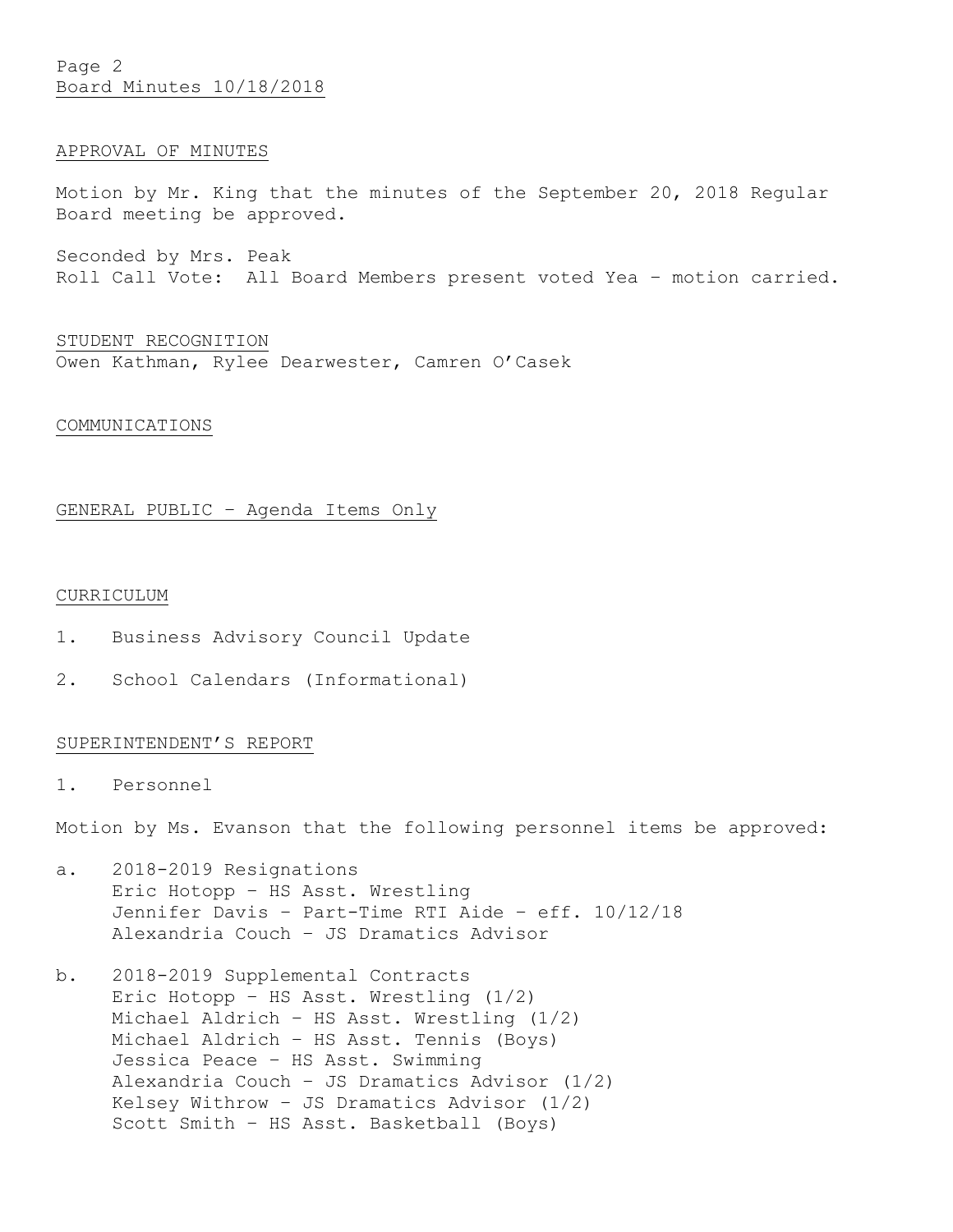Page 3 Board Minutes 10/18/2018 SUPERINTENDENT'S REPORT (cont.)

- c. 2018-2019 Contracts Michelle Hines – Certified Tutor(\$24.00/Hr.) – eff. 10/19/18 – One Year Philip Deak – Continuing Stephanie Holthaus – Continuing Nicole Lee – Continuing Cydney Biddlestone – Continuing Courtney Donath - Continuing
- d. 2018-2019 Retirements Julie Thomas – Elementary Teacher – eff. 6/1/19
- e. 2018-2019 Unpaid Leave (for Educational Purposes) Helen Durbin – eff. 9/4/18 – 10/23/18

Seconded by Mr. King Roll Call Vote: All Board Members present voted Yea – motion carried.

2. Memorandum of Understanding

Motion by Ms. Robards that the Board approve the Memorandum of Understanding between the Ohio Association of Public School Employees and its Local 178, and the Southwest Local School District, regarding the procedure on applying accrued vacation days for a newly hired classified employee.

Seconded by Ms. Evanson Roll Call Vote: All Board Members present voted Yea – motion carried.

#### TREASURER'S REPORT

1. Financial Results

Motion by Mr. King that the Board approve the Treasurer's Monthly Financial Report and Schedule of Investments as follows:

#### MONTHLY FINANCIAL REPORT

#### GENERAL FUND

| Beginning Balance 9/1/2018                          | \$12,011,849.65                       |
|-----------------------------------------------------|---------------------------------------|
| Plus: Receipts for September 2018                   | 2,046,261.79                          |
| Total Cash Available                                | 14,058,111.44                         |
| Less: Disbursements for September 2018 3,306,161.37 |                                       |
| Ending Balance 9/30/2018                            | $$10, 751, 950.07$ $$10, 751, 950.07$ |

ALL OTHER FUNDS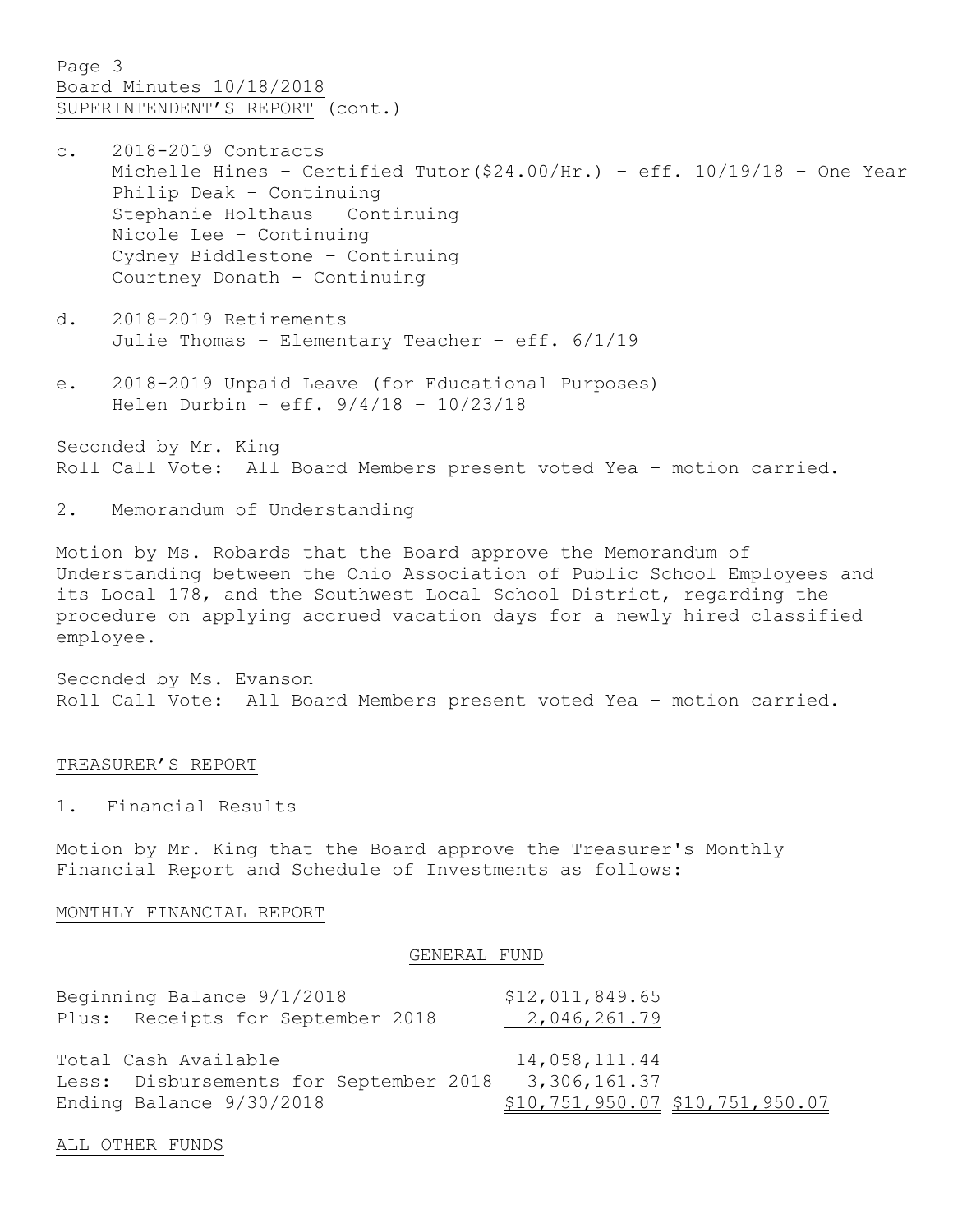# Page 4 Board Minutes 10/18/2018 TREASURER'S REPORT (cont.)

Beginning Balance 9/1/2018 \$80,255,260.29 Plus: Receipts for September 2018 1,863,965.89 Total Cash Available 82,119,226.18 Less: Disbursements for September 2018 330,337.90 Ending Balance  $9/30/2018$   $\frac{$81,788,888.28}{28}$  \$81,788,888.28 Total Fund Balances 9/30/2018 \$92,540,838.35 (General & All Other Funds)

| SCHEDULE OF<br>INVESTMENTS |                | INTEREST    | PURCHASE | MATURITY    |         |
|----------------------------|----------------|-------------|----------|-------------|---------|
| TYPE OF INVESTMENT         | AMOUNT         | <b>RATE</b> | DATE     | <b>DATE</b> | FUND    |
| Commercial Paper           | \$2,476,566.67 |             | 05/02/18 | 10/01/18    | Bond    |
| Certificate of Deposit     | \$250,000.00   | 1.00%       | 09/09/16 | 10/09/18    | General |
| Commercial Paper           | \$1,977,300.00 |             | 05/03/18 | 10/30/18    | Bond    |
| Commercial Paper           | \$1,976,744.44 |             | 05/03/18 | 11/01/18    | Bond    |
| Federal Agency             | \$3,450,000.00 | 1.05%       | 01/02/18 | 11/07/18    | Bond    |
| Certificate of Deposit     | \$250,000.00   | 1.50%       | 05/09/17 | 11/13/18    | General |
| Commercial Paper           | \$2,470,766.71 |             | 05/03/18 | 11/13/18    | Bond    |
| Certificate of Deposit     | \$250,000.00   | 1.55%       | 11/22/17 | 11/21/18    | General |
| Certificate of Deposit     | \$250,000.00   | 1.30%       | 05/09/17 | 11/23/18    | General |
| Certificate of Deposit     | \$250,000.00   | 1.45%       | 11/24/17 | 11/23/18    | General |
| Certificate of Deposit     | \$250,000.00   | 1.50%       | 06/30/17 | 12/31/18    | General |
| Commercial Paper           | \$1,986,168.54 |             | 09/12/18 | 01/11/19    | Bond    |
| Commercial Paper           | \$993,175.23   |             | 09/12/18 | 01/10/19    | Bond    |
| Federal Agency             | \$500,255.69   | 1.25%       | 11/17/17 | 01/16/19    | General |
| Certificate of Deposit     | \$250,013.01   | 1.90%       | 03/08/18 | 03/07/19    | General |
| Federal Agency             | \$500,852.50   | 1.50%       | 11/17/17 | 03/08/19    | General |
| Certificate of Deposit     | \$250,000.00   | 1.55%       | 06/30/17 | 03/29/19    | General |
| Certificate of Deposit     | \$250,000.00   | 2.10%       | 03/14/18 | 04/15/19    | General |
| Certificate of Deposit     | \$250,000.00   | 1.95%       | 04/27/18 | 04/26/19    | General |
| Certificate of Deposit     | \$250,000.00   | 1.60%       | 11/22/17 | 05/22/19    | General |
| Federal Agency             | \$249,336.28   | 1.38%       | 03/27/18 | 05/28/19    | General |
| Federal Agency             | \$4,968,298.08 | 1.13%       | 05/03/18 | 05/31/19    | Bond    |
| Federal Agency             | \$249,982.33   | 1.63%       | 03/27/18 | 06/14/19    | General |
| Certificate of Deposit     | \$250,000.00   | 2.10%       | 03/27/18 | 06/27/19    | General |
| Federal Agency             | \$492,951.46   | 0.88%       | 04/17/18 | 08/02/19    | General |
| Federal Agency             | \$5,016,163.19 | 2.38%       | 05/02/18 | 09/13/19    | Bond    |
| Certificate of Deposit     | \$250,000.00   | 2.20%       | 03/29/18 | 09/29/19    | General |
| Certificate of Deposit     | \$250,000.00   | 2.30%       | 03/29/18 | 09/30/19    | General |
| Federal Agency             | \$497,675.00   | 1.44%       | 03/27/18 | 10/21/19    | General |
| Federal Agency             | \$1,037,312.50 | 1.20%       | 09/12/18 | 11/22/19    | Bond    |
| Federal Agency             | \$496,551.67   | 1.50%       | 03/27/18 | 12/19/19    | General |
| Federal Agency             | \$4,015,018.60 | 2.53%       | 07/02/18 | 12/26/19    | Bond    |
| Federal Agency             | \$5,000,188.89 | 2.42%       | 05/02/18 | 01/24/20    | Bond    |
| Federal Agency             | \$4,019,966.67 | 2.15%       | 07/02/18 | 02/14/20    | Bond    |
| Federal Agency             | \$1,677,486.25 | 2.15%       | 09/12/18 | 02/28/20    | Bond    |
| Federal Agency             | \$999,663.19   | 1.25%       | 09/12/18 | 03/05/20    | Bond    |
| Federal Agency             | \$5,000,702.78 | 2.53%       | 05/02/18 | 05/07/20    | Bond    |
| Federal Agency             | \$2,482,041.67 | 1.50%       | 05/02/18 | 05/28/20    | Bond    |
| Federal Agency             | \$976,866.67   | 1.50%       | 09/12/18 | 08/26/20    | Bond    |
| Federal Agency             | \$2,108,472.01 | 2.50%       | 07/02/18 | 09/14/20    | Bond    |
| Federal Agency             | \$3,040,339.70 | 1.80%       | 07/02/18 | 09/21/20    | Bond    |
| Federal Agency             | \$4,977,000.00 | 2.00%       | 05/02/18 | 11/20/20    | Bond    |
| Federal Agency             | \$2,732,155.56 | 2.00%       | 05/02/18 | 01/29/21    | Bond    |
| Federal Agency             | \$1,989,166.67 | 2.20%       | 05/02/18 | 01/29/21    | Bond    |
| Federal Agency             | \$1,680,904.51 | 2.35%       | 05/02/18 | 01/29/21    | Bond    |
| Federal Agency             | \$5,002,233.33 | 2.68%       | 05/02/18 | 04/26/21    | Bond    |
|                            |                |             |          |             |         |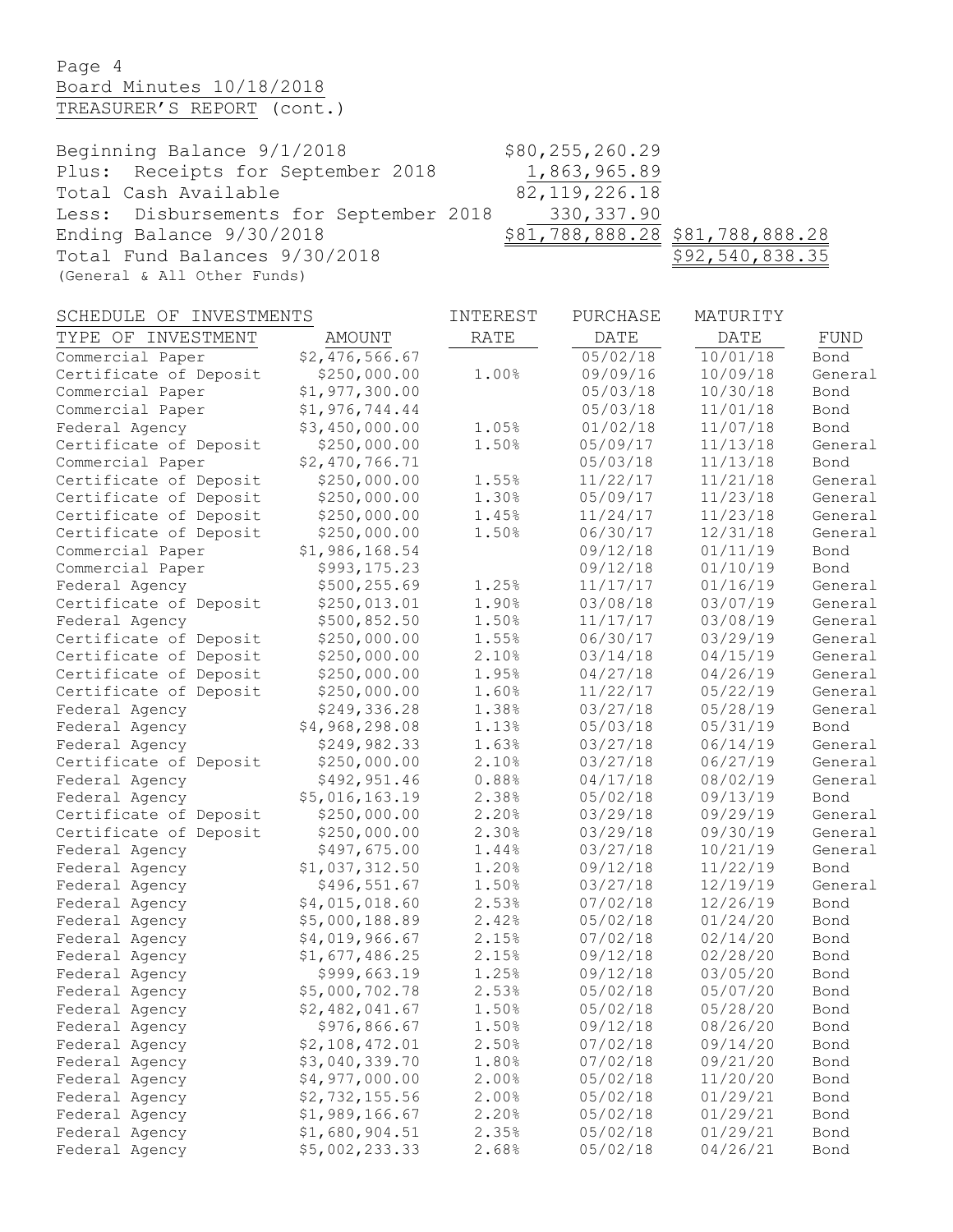Page 5 Board Minutes 10/18/2018 TREASURER'S REPORT (cont.)

| Fifth Third Money Market \$1,762,251.34 |                | 1.55% |                          |     | General |
|-----------------------------------------|----------------|-------|--------------------------|-----|---------|
| Fifth Third Money Market                | \$140,686.37   | 1.55% |                          |     | Bond    |
| KeyBank Capital Market                  | \$7,903,499.73 | 1.77% | $\overline{\phantom{0}}$ | $-$ | General |
| Star Ohio                               | \$19,215.38    | .01%  |                          |     | General |

|                                                              | September 2018 | FISCAL YTD    |
|--------------------------------------------------------------|----------------|---------------|
| Interest received - General Fund                             | \$28,493.77    | \$73,244.83   |
| Interest received - Locally Funded Project Fund $$28,192.39$ |                | $$-70,189.69$ |
| Interest received - Bond Fund - Local Share                  | \$112,769.56   | \$369,521.44  |
| Interest received - Bond Fund - State Share                  | 0.00           | 0.00          |

Seconded by Mrs. Peak Roll Call Vote: All Board Members present voted Yea – motion carried.

2. Five Year Forecast – FY 2019 Base Year

Motion by Mrs. Peak that the Board approve the Five Year Forecast for the period FY 2019 – FY 2023 as required by the Ohio Department of Education.

Seconded by Ms. Evanson Roll Call Vote: All Board Members present voted Yea – motion carried.

3. Resolution No. 22-2018 – Declaring Transportation Be Impractical

Motion by Mr. King that the Board adopt the following Resolution No. 22- 2018:

Whereas the student(s) identified have been determined to be residents of this school district, and eligible for transportation services; and

Whereas after a careful evaluation of all available options, it has been determined that it is impractical to provide transportation for these student(s) to their selected school(s); and

Whereas the following factors as identified in Revised Code 3327.02 have been considered:

- 1. The time and distance required to provide the transportation
- 2. The number of pupils to be transported
- 3. The cost of providing transportation in terms of equipment, maintenance, personnel, and administration
- 4. Whether similar or equivalent service is provided to other pupils eligible for transportation
- 5. Whether and to what extent the additional service unavoidably disrupts current transportation schedules
- 6. Whether other reimbursable types of transportation are available; and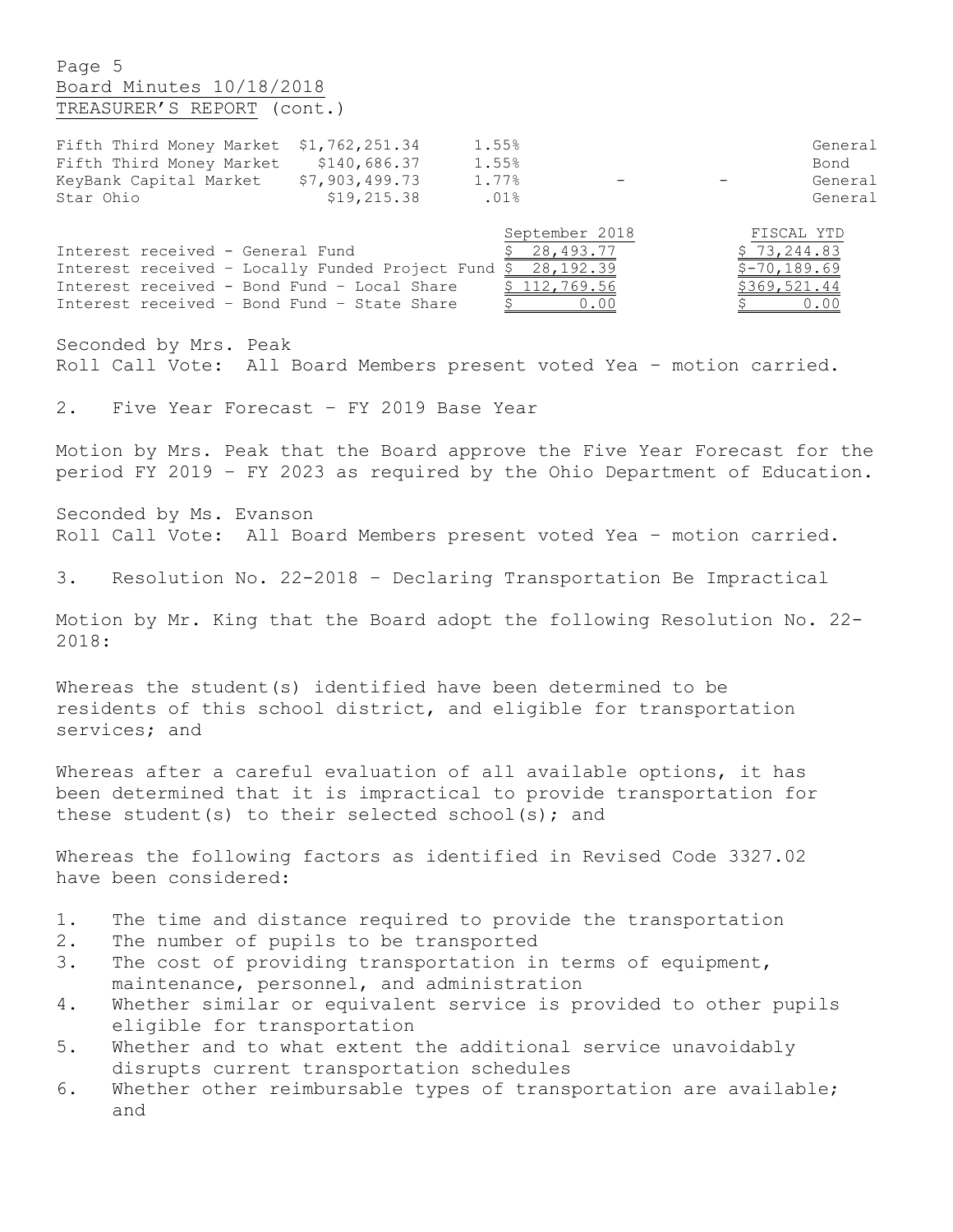Page 6 Board Minutes 10/18/2018 TREASURER'S REPORT (cont.)

Whereas the option of offering payment-in-lieu of transportation is provided in Ohio Revised Code; therefore, be it

Resolved that Southwest Local School District Board of Education hereby approves the declaration that it is impractical to transport the students as submitted and offers the parent(s)/guardian(s) payment-in-lieu of transportation.

Seconded by Ms. Robards Roll Call Vote: All Board Members present voted Yea – motion carried.

4. Resolution No.23-2018 - FY 2019 Permanent Appropriations

Motion by Ms. Evanson that the Board adopt the following Resolution No.23- 2018: BE IT RESOLVED by the Board of Education, Southwest Local School District, Hamilton County, Ohio, that to provide for the current expenses and other expenditures of said Board of Education, during the period July 1, 2018 to June 30, 2019, the following sums be and the same are hereby set aside and appropriated for the several purposes for which expenditures are to be made and during the same period, as follows:

GENERAL FUND 001 37,519,196.00

| OTHER FUNDS                                                 |                    |
|-------------------------------------------------------------|--------------------|
| BOND RETIREMENT FUND 002                                    | \$7,500,000.00     |
| PERMANENT IMPROVEMENT FUND 003                              | 82,059.88          |
| BUILDING FUND 004                                           | 14, 170, 600.38    |
| FOOD SERVICES FUND 006                                      | 2,049,352.57       |
| SPECIAL TRUST FUND 007                                      | 15,936.36          |
| UNIFORM SCHOOL SUPPLIES FUND 009                            | 504,627.57         |
| CLASSROOM FACILITIES 010                                    | 78,390,258.26      |
| PUBLIC SCHOOL SUPPORT FUND 018                              | 239,703.68         |
| OTHER GRANT FUND 019                                        | 22,399.04          |
| DISTRICT AGENCY FUND 022                                    | 794.22             |
| CLASSROM FACILITIES MAINT. 034                              | 447,903.50         |
| STUDENT ACTIVITY FUND 200                                   | 317,020.27         |
| ATHLETIC ACTIVITY FUND 300                                  | 341,960.86         |
| AUXILIARY SERVICES FUND 401                                 | 228, 139. 23       |
| DATA COMMUNICATIONS FOR SCHOOL BUILDINGS FUND 451           | 10,800             |
| CAREER TECHNICAL EDUCATION ENHANCEMENT FUND 461             | 8,000.00           |
| MISCELLANEOUS STATE GRANTS 499                              | 2,500.00           |
| (IDEA, PART B) SPECIAL EDUCATION FUND 516                   | 1,021,276.64       |
| TITLE I DISADVANTAGED CHILDREN/TARGETED ASSISTANCE FUND 572 | 819,963.13         |
| (IDEA - ECSE, PART B) SPECIAL EDUCATION FUND 587            | 15,590.84          |
| IMPROVING TEACHER QUALITY FUND 590                          | 141,790.23         |
| TITLE IV-A STUDENT SUPPORT AND ENRICHMENT 599               | 355,725.86         |
| TOTAL OTHER FUNDS                                           | \$106,686,402.52   |
| TOTAL APPROPRIATIONS - ALL FUNDS                            | \$144, 205, 598.52 |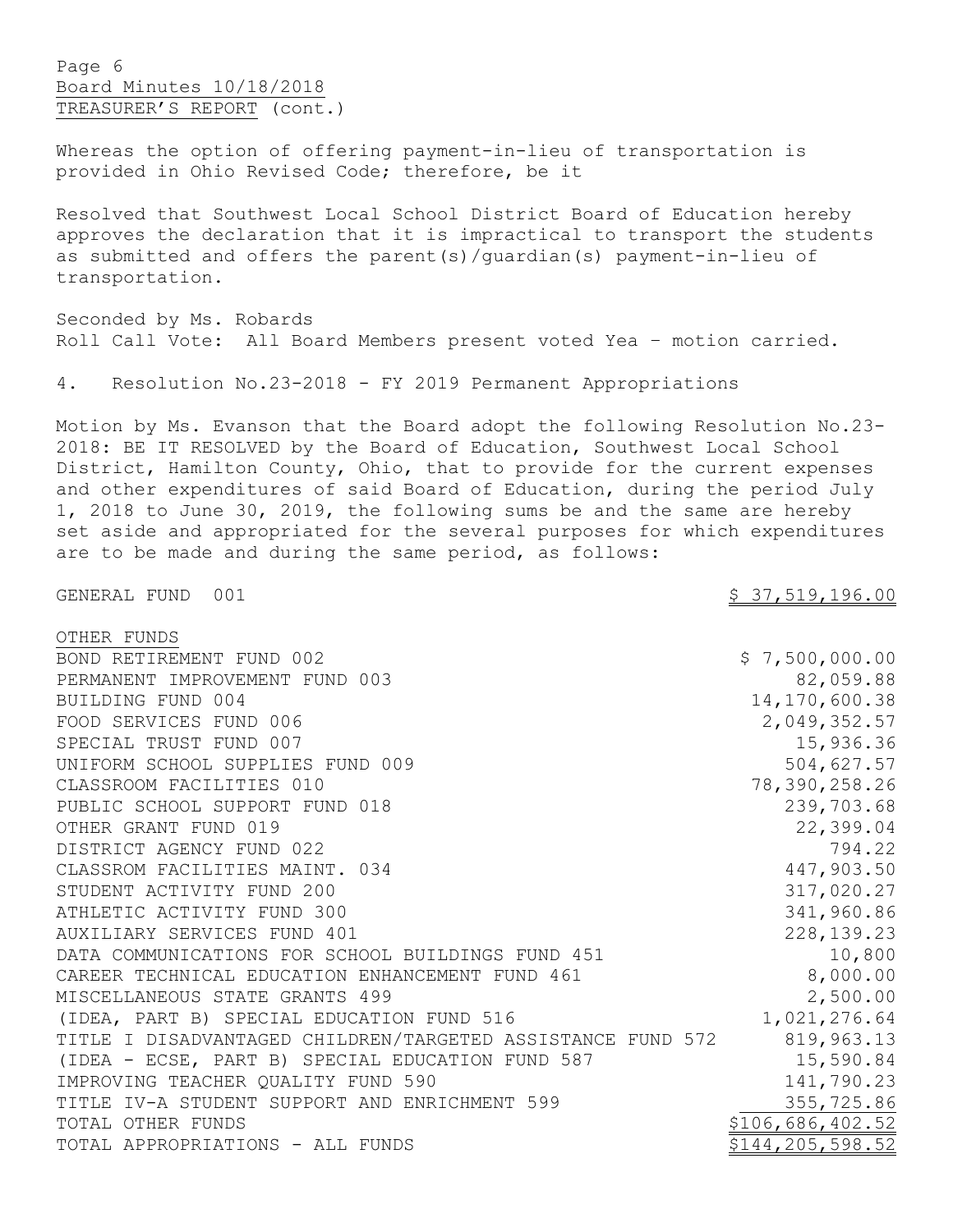Page 7 Board Minutes 10/18/2018 TREASURER'S REPORT (cont.)

Seconded by Mrs. Peak Roll Call Vote: All Board Members present voted Yea – motion carried.

5. Resolution No. 24-2018 – Resolution requesting authority from the Hamilton County Budget Commission to file a Modified Tax Budget for the 2019/2020 Fiscal Year

Motion by Mr. King that the Board adopt the following Resolution No. 24- 2018:

WHEREAS, Section 5705.28 of the Ohio Revised Code requires a Board of Education to adopt an annual tax budget on or before January 15th for the next succeeding fiscal year; and

WHEREAS, Section 5705.281 of the Ohio Revised Code authorizes the County Budget Commission to waive the requirement that a School District adopt a tax budget as provided under Section 5705.28 of the Ohio Revised Code, and instead authorize the Board of Education to provide such information to the County Budget Commission as may be required by the Commission to perform its duties under Chapter 5705 of the Ohio Revised Code; and

WHEREAS, the Hamilton County Auditor has informed the Board of Education of the Southwest Local School District (the "Board of Education") that it is required to pass a Resolution authorizing the Treasurer of the Board of Education to make a request to waive the requirement of the adoption of a tax budget, and instead request to file a modified tax budget in accordance with Section 5705.281 of the Ohio Revised Code; and

WHEREAS, the Board of Education has utilized a modified tax budget in prior years and believes that its continued use is advantageous since it provides additional information on the long-term financial plan of the District and utilizes a format that has become familiar to the Board of Education and its community.

NOW, THEREFORE, BE IT RESOLVED by the Southwest Local School District Board of Education as follows:

# **SECTION I**

The Treasurer of the Board of Education is hereby authorized and directed to request the ability to file a modified tax budget for the 2019/2020 fiscal year. The Treasurer shall make said request by sending a letter addressed to the Hamilton County Budget Commission and including a copy of this Resolution with his letter.

# **SECTION II**

The Treasurer of the Board of Education is hereby authorized and directed to do all things necessary to ensure the Board of Education may utilize the modified tax budget for the 2019/2020 fiscal year.